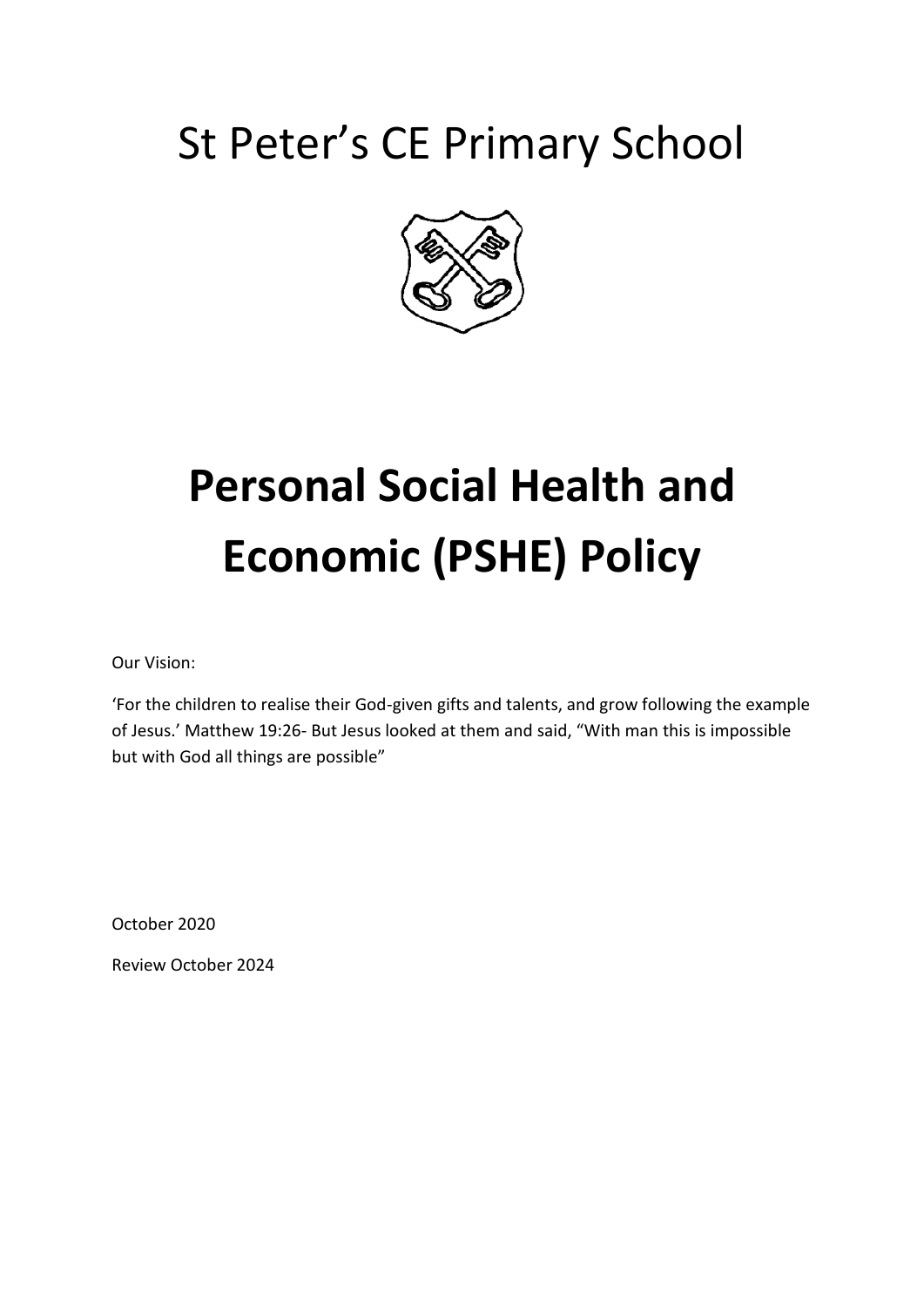# **PSHE Curriculum Statement**

At St Peter's, we have designed our curriculum to be engaging, inclusive and progressive: personal, social, health and economic (PSHE) education is a key part of this curriculum and, as such, is treated equally to other curriculum subjects. As a school, we believe that the PSHE curriculum is essential to the well-being of our children, preparing pupils for the opportunities, responsibilities and experiences of later life and teaching them how to be safe and healthy.

# **PSHE Statement of Intent**

The intent of our PSHE curriculum is to deliver a curriculum which is accessible to all, maximises the outcomes of every child and supports pupils to:

- Develop their self-confidence and self-esteem.
- Develop a sense of responsibility for themselves and their actions.
- Become healthy, independent and responsible members of a society who understand how they are developing personally and socially.
- Have the confidence to tackle many of the moral, social and cultural issues that are part of growing up.
- Develop values and morals in line with Christian teaching and British Values.
- Accept, respect and celebrate differences between people and be sensitive to the needs of others.
- Learn about rights and responsibilities and appreciate what it means to be a member of a diverse society.
- Make informed choices and understand their right, as individuals, to make these choices.
- Play a positive role in contributing to school life and prepare them to play an active role as citizens in the wider community.

In addition, it is our intent that the PSHE curriculum incorporates the Relationship and Sex Education (RSE) and health curriculum in order to maximise the outcomes for every child so they know more, remember more and understand more. As a result, children will know how to be safe and to understand and develop healthy relationships both now and in their future lives.

#### **Implementation**

At St Peter's, PSHE is delivered through topic lessons and we have a clear and comprehensive scheme of work in line with the National Curriculum. The PSHE curriculum has three core learning themes: health and wellbeing, relationships and living in the wider world. The PSHE curriculum also incorporates the RSE and health curriculum and promotes the Fundamental British Values. We have developed a bespoke PSHE curriculum which meets the current needs of the children at St Peter's, utilising components of published PSHE materials including PSHE Association resources. Topic areas include:

- Physical health
- Mental health
- Growing and changing
- Drugs, alcohol and tobacco
- Families and close relationships
- **•** Friendships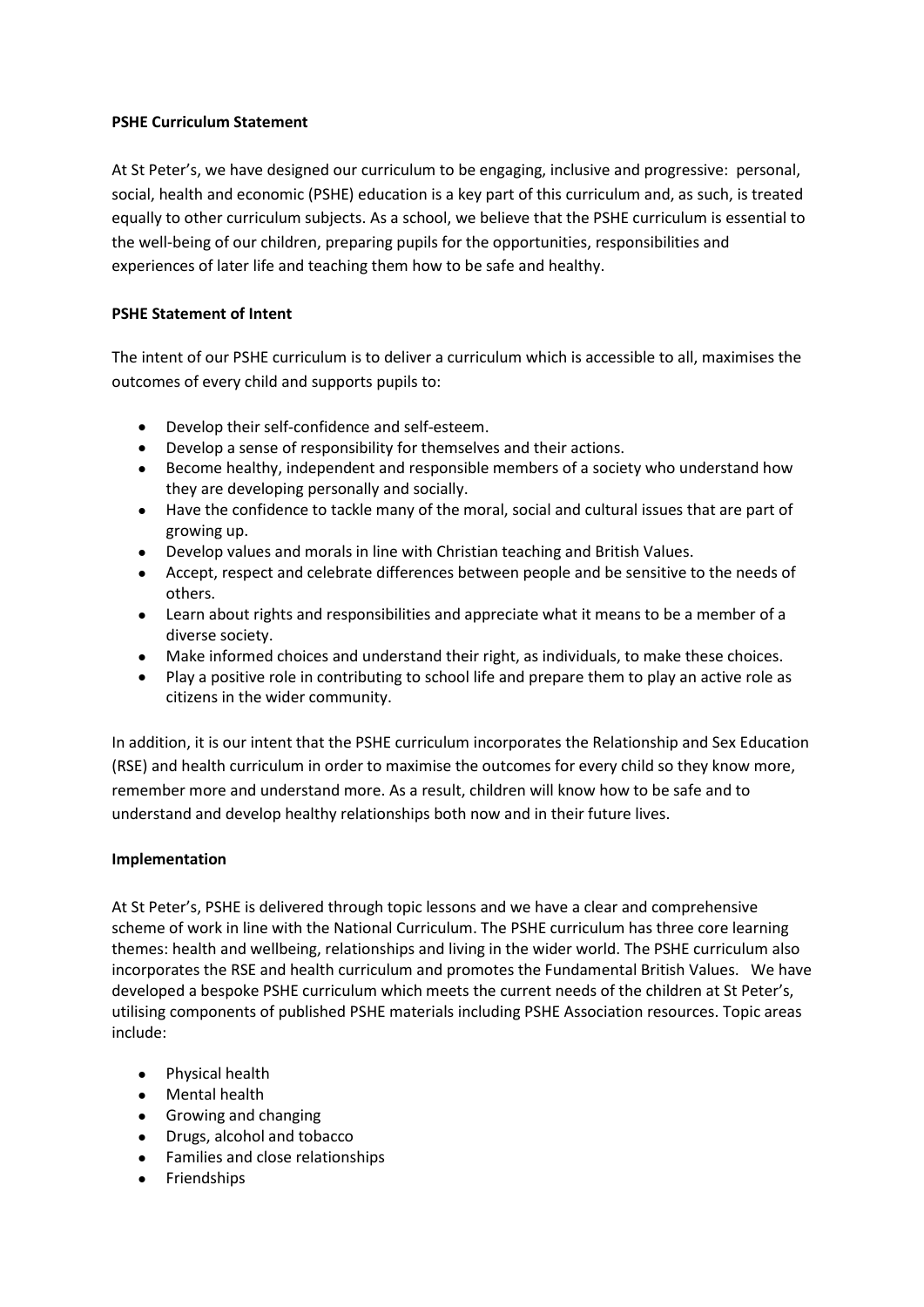- Managing hurtful behaviour and bullying
- Safe relationships
- Respecting self and others
- Shared responsibilities
- **•** Communities
- Digital resilience
- Economic wellbeing
- **•** British values

PSHE permeates through all facets of school life and therefore much of this subject is covered outside of PSHE lessons. Examples of how PSHE is covered include:

- Themed days or weeks, e.g. British values and Mental Health
- Generous support for different charities.
- Positions of responsibility for the children, e.g. Pupil School Council. The pupils are elected by their peers and have a voice in the decisions affecting them and their school. They also have the responsibility to choose the school charity and decide how School Association money is spent within the school. Play leaders, Health and Wellbeing Champions, Eco Leaders, Young Leaders.
- Worship- looking at the Gospel and school values and how we treat each other.

At St Peter's, we actively encourage pupils to take part in a wide range of activities and experiences across and beyond the curriculum, contributing fully to the life of our school and community.

#### **Impact**

- Children will know more and remember more about PSHE.
- Children will recognise and apply the British Values of Democracy, Tolerance, Mutual respect, Rule of law and Liberty.
- Children will demonstrate a healthy outlook towards school attendance will be above 97% and behaviour will be good
- At least 95% of pupils in each cohort will achieve age related expectations across the wider curriculum in addition to the core subjects.
- Children will develop positive and healthy relationship with their peers both now and in the future.
- Children will understand the physical aspects involved in RSE at an age appropriate level.
- Children will have respect for themselves and others.
- Children will have positive body images.

#### **Inclusion**

At St Peter's, we are committed to enabling all pupils to participate fully in all aspects of school life, including an ambitious PSHE curriculum. In order to achieve this, the SENCO and Learning Support Assistants, under the direction of the class teacher, will sometimes work with small groups or individuals to provide extra support. Where appropriate, children with SEND will be provided with reasonable adjustments through their tasks and the level of challenge provided.

#### **Equal Opportunities**

All pupils have full access to the PSHE curriculum in compliance with the school's Equality Plan.